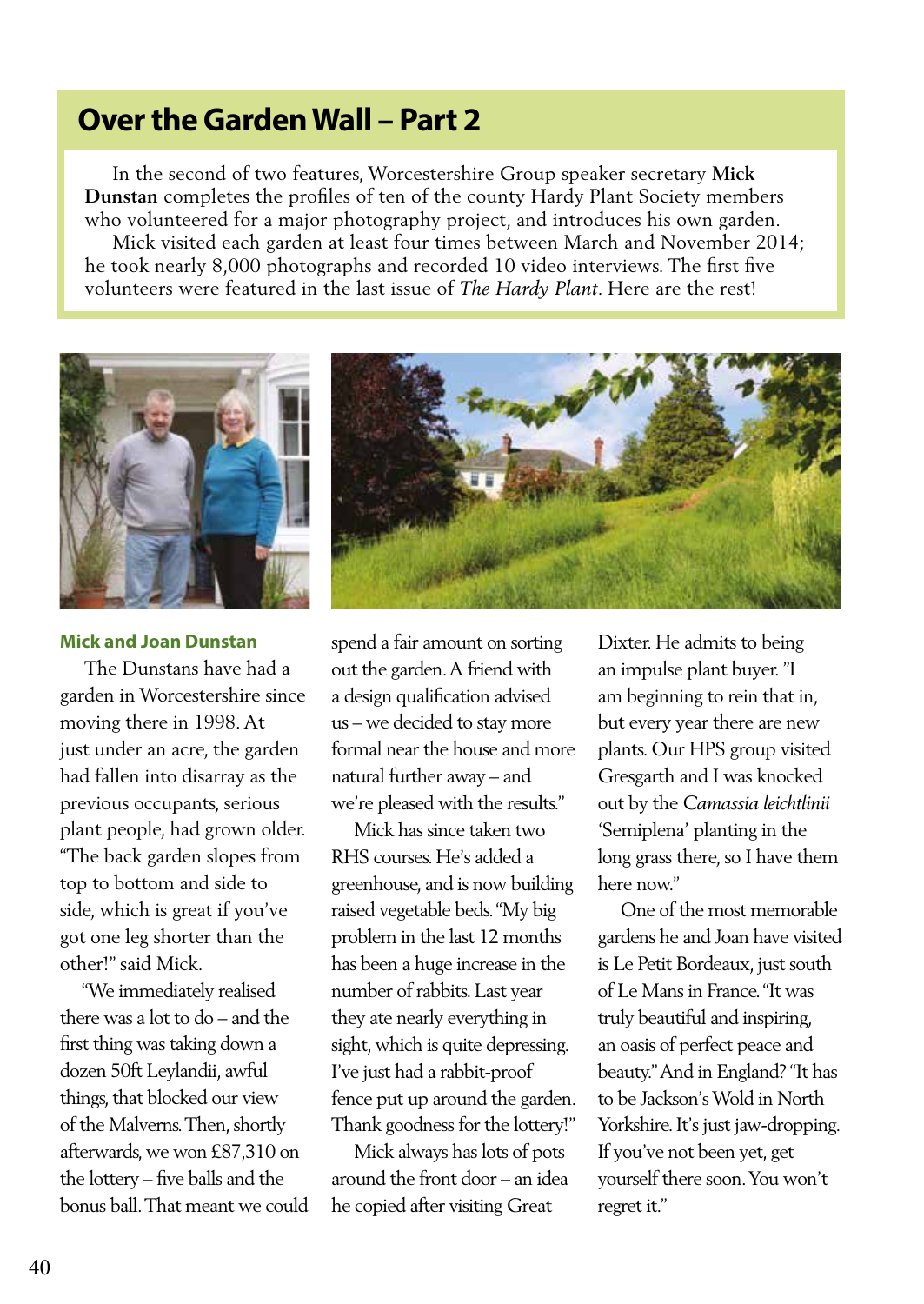

# **Win and David Botterill**

 When Win and David moved into their present house near Shipston on Stour in 1992, the undeveloped garden was covered in masses of stones and pebbles.

 David would come home from work each evening and not stop until he had picked up 300 stones. Months later, the big mounds he'd formed went into the creation of several flower beds at their new, two-acre plot.

 They think they've had twelve gardens in total, starting in Kingswinford, then via Manchester and Cheshire to Sheffield and Monmouth.

 Win said "This space here and the atmosphere of the garden mean a lot to me. I couldn't live without a garden – the thought of it terrifies me. I can really enjoy what we've done and are doing and, more importantly, what



God and nature does in it. I try to blend in with that, all the more so as I've grown older. This is not an intensivecare garden. Things have to stand on their own two feet and if I give them the wrong treatment, that's it.

 "We don't really have anything we'd call a lawn – it's just grass to us. We never use weedkiller, mosskiller or fertiliser on the grass. David just mows it. Mowing the whole garden takes a couple of hours."

 They inherited six old apple trees and decided to keep them. Now, twenty years later, over half the site is an orchard. They opted to plant traditional apple trees on different root stocks and now have 38 varieties – as well as pears, damsons, plums, quince, medlars, and a nut walk that's coppiced remorselessly every year.

David said, "I tend

to buy apple trees that haven't often been seen in 50 years – Herefordshire Beefing, Grenadier, Sops in Wine, Pitmaston Pineapple, Dunkerton Late Sweet and Lady's Finger of Hereford, for example. I think I'm attracted as much by the name as the apple." The cider apples make up to 100 gallons of cider each year.

 Hedging, ditching, mowing and strimming are the limits of David's activities at what he calls the garden end of the plot, where Win's efforts reign supreme. She has a particular affection for old roses – at one stage she had 120. She also has masses of snowdrops and epimediums. She's keen on biennials too – likes them seeding – and she sows parsley as ground cover in places around the garden. "I am letting more and more things go to seed."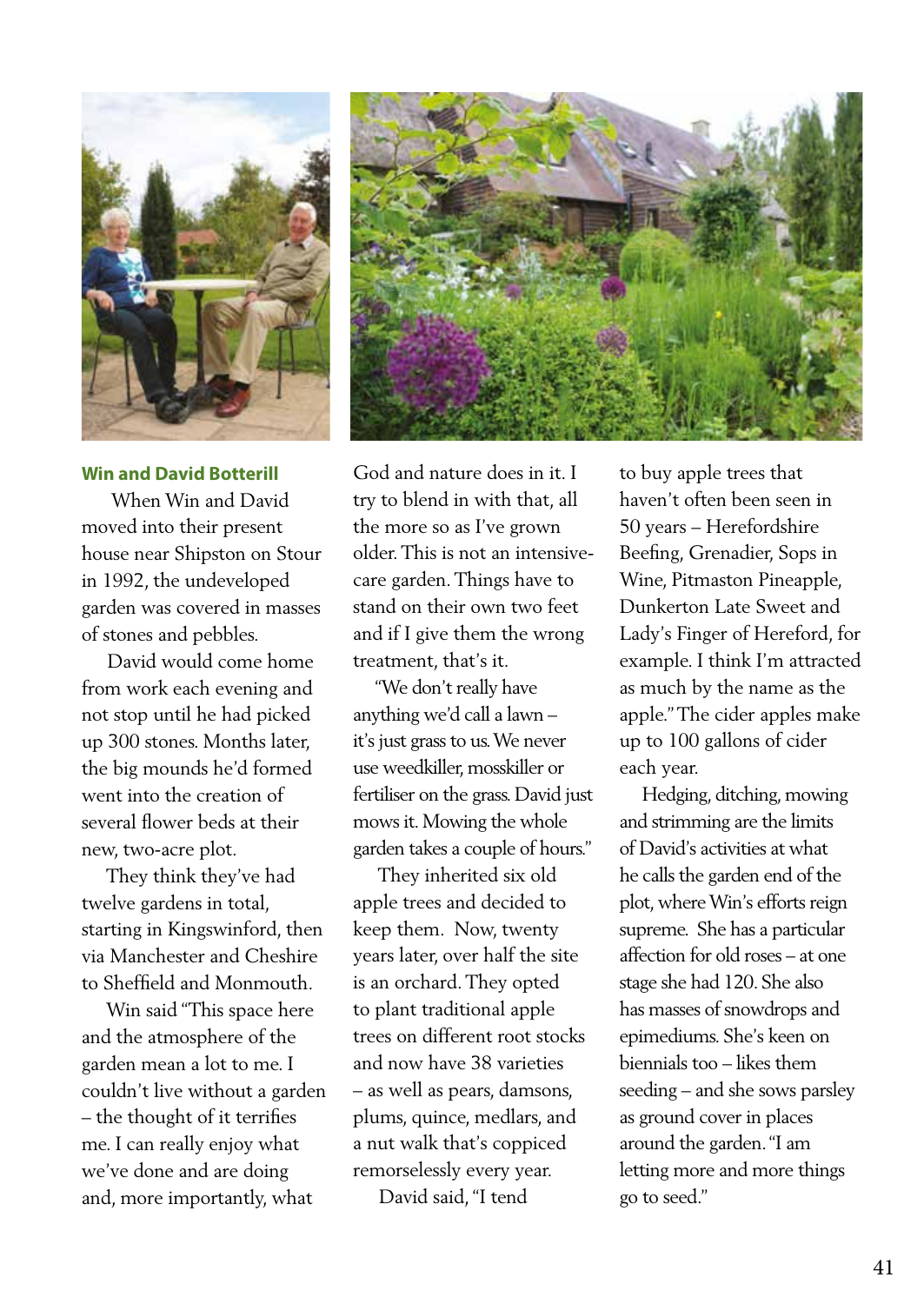

## **Judith and Colin Doughty**

 The Doughtys' garden, in the centre of Cheltenham, is one of the smallest in this project – a small front space and a slightly larger, sheltered back garden with walls on all sides.

## **Curving path**

 When they moved in, almost 40 years ago, the house had a bare back garden with a path straight down the middle. They developed the garden within that plan before, in 1994, installing a curving path that brings more plants closer as you walked along its length. Colin says that, in a way, the curved path is the story of the garden.

 The garden is full of sumptuous plants with a few exotics – a *Trachycarpus fortunei*  and a thriving 'Brown Turkey' fig that needs regular pruning. Two small balconies at the front of the house are draped with wisteria.

 A garden room on the ground floor extends the range of plants



to include streptocarpus, clivias, abutilons, succulents, strelizias and other tender perennials.

 One of their stand-out plants is a breath-taking flowering dogwood, *Cornus kousa*, which was inspired by the three years they spent living on the eastern seaboard of America. Judith explained "They grow like weeds there but we said we had to have one. In a way that's a bit like our whole approach to gardening. There are some things that we'll say we have to have."

 They found the cornus, by chance, in a local garden centre at a time when they were still quite unusual. They also have a smaller *Cornus florida* with pink bracts.

 The garden work is split – with Colin taking on the heavier work including the July pruning of the vigorous fig tree. Colin said "I don't think our taste in plants has radically changed, it's just that we know an awful lot more than we used to. And, of

course, there are now far more plants available as well."

## **Hidcote moment**

 "We went to Hidcote very early on, after we bought the house, and we just couldn't get over it" said Judith. "I know people sometimes say 'Oh, Hidcote…' but for us it was kind of a revelation. Our parents had all gardened but nothing at all like the way they gardened at Hidcote. In a way, that set us off.

 "For me, the grouping of plants is the important thing. *Persicaria microcephala* 'Red Dragon' is one of my favourites because it does such a lot for us in that small space. It is a splendid plant to link things together. But if we had a big garden, I might not think that.

 "The end of the world, I think, would be if little daffodils no longer existed. I don't want fancy ones. As long as they're here, it's like 'Maybe we'll be all right'…"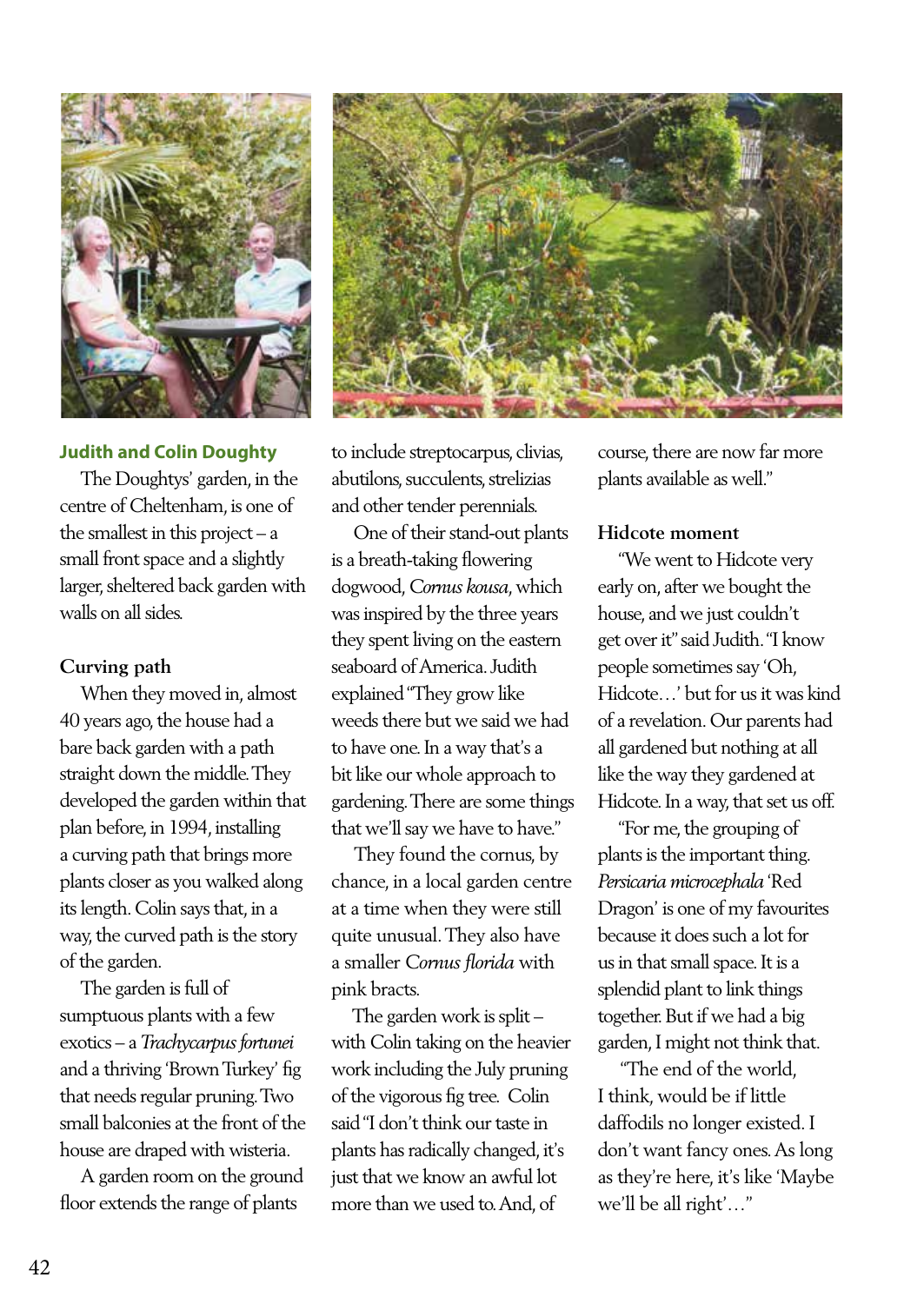

# **Tricia and Richard King**

 The Kings' garden is the newest of the whole project – they had moved in only about 15 months before this photo project started.

 They are widely travelled, now retired: during their 50+ year marriage they have had 20 gardens on six different continents (the only one missing was Antarctica)!

 One of those gardens was just 6ft by 4ft, salty quicksand in Abu Dhabi, while another was 20 acres with 1½ acres of serious garden. While living in Iraq, they grew zinnias to a height of 7ft.

 The main reason for all that travel was Richard's career as a pilot – and he still flies occasionally. Richard, who is now the membership secretary of the Worcestershire Group, admits that they've gardened in some peculiar places. The list includes Bahrain, Italy and Winchester, Horsham and several places in Worcestershire.

 In the early 90s Tricia was national administrator for the Society and she's now on the local Plant Heritage committee. They were members of the HPS Hampshire and Western Counties Groups before joining **Worcestershire** 

#### **Making a fresh start**

 When they bought the house the garden was a mess. Richard said "It was just a field essentially. Our predecessor did not garden. We like starting from scratch, and this is the third in a row where we have done that."

 The remodelling of the front and back gardens has seen a major transformation in a very short time. The garden now includes a small pond and a large vegetable and fruit area. The soil has been improved with the help of tons of compost from the local council recycling centre down the road.

The couple – who have a



keen interest in history, music and travel – see themselves as plonkers and movers: they plonk plants in and, if it turns out wrong, they move them. Tricia said "We're enthusiastic but not that knowledgeable. We are not plantsmen but we try to garden wherever we live.

 "For me, " she adds, "gardening is something of a cross between religion and meditation. I'm not religious but I do find, more and more, that I like my hands in the soil. This probably all sounds a bit wacky, I confess, but it's pretty harmless wacky and it makes me happy.

 "I tend to wake up early, go out and have a look round, deadhead, and see how things are doing. We've done the eight hours a day stuff at times, but in the summer a couple of hours a day is pretty standard. And, of course, we have our slug patrol some evenings and deport them to the field at the back."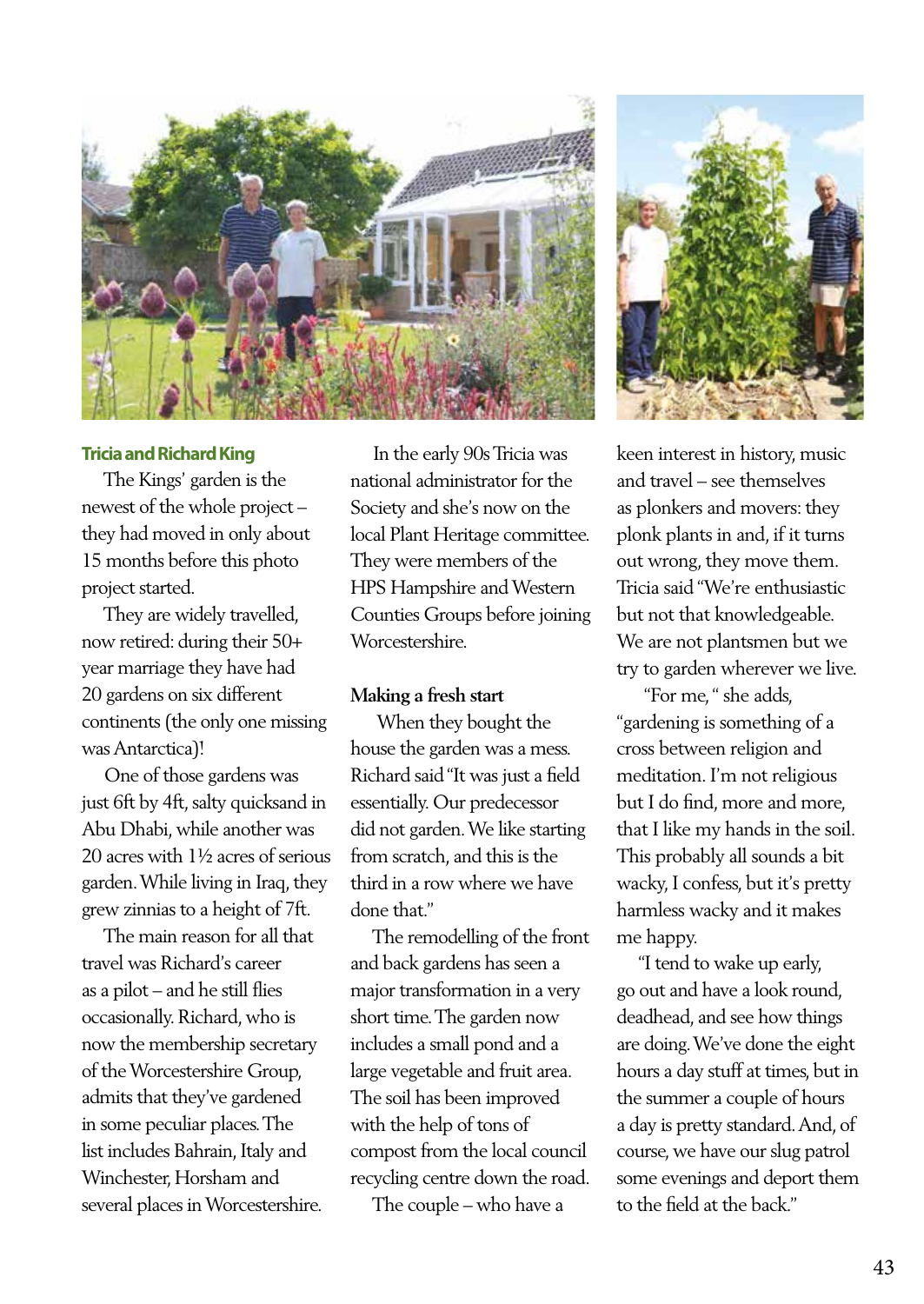

#### **Wendy and Peter Martin**

 The Martins have only a back garden – their front door goes straight on to the pavement at their Pershore home.

 Their garden is about 12m wide and 70m deep. When they moved in about eight years ago, the appeal of the house was that there wasn't really any garden at all – just a couple of lawns, a path up the middle and a few buddleia.

 Wendy said "We didn't have any great master plan – it's just sort of evolved. We keep changing things even now. We keep saying "that's the last bit of hard landscaping" and then every year we seem to find something else to do.

 "The first thing we did when we moved in was build compost bins. There was a huge amount of ivy growing right down the wall down on one side from a neighbour's garden and that had to go. So, we shredded it and it all went on the compost heap.



We're big composters.

 "We've laid a new path, put in flower beds and so on but the last thing we've been working on has been getting rid of the slope up the garden. At one point, we had a ton of topsoil delivered. We had to barrow through from the street. It was quite a job!"

# **Half and half**

 The garden is now split almost in half – an ornamental area near the house and a vegetable plot complete with several raised beds is at the top – with a rill and a greenhouse separating them. Whenever you visit there are lots of plants in pots, large and small. Peter has an interest in pelargoniums, but his collection has now shrunk to fewer than 100 different ones. He's also in charge of propagation in the garden, forever taking cuttings. "I just like most plants," said Wendy. "I don't spend a lot of

time on colour. If I come home with something, it goes in – and sometimes it works! I do love day lilies, though, and have about 35 different ones now. At heart, I suppose I'm a cottage gardener."

#### **Selling plants**

 The couple have been part of the town's open gardens weekend when up to 20 gardens can be viewed. Wendy also sells plants for charity and has given a sizeable donation to Oxfam. "I grow a lot of annuals as well as hardy perennials – zinnias and forgetme-nots and so on. We spend a lot of time most days in our garden – if the weather's nice we are usually outside." Wendy and Peter grow a wide range of fruit and vegetables – including a fine crop of asparagus. In 2014 they collected more than 70 spears from the asparagus bed, which they consider the perfect quantity to feed two people.